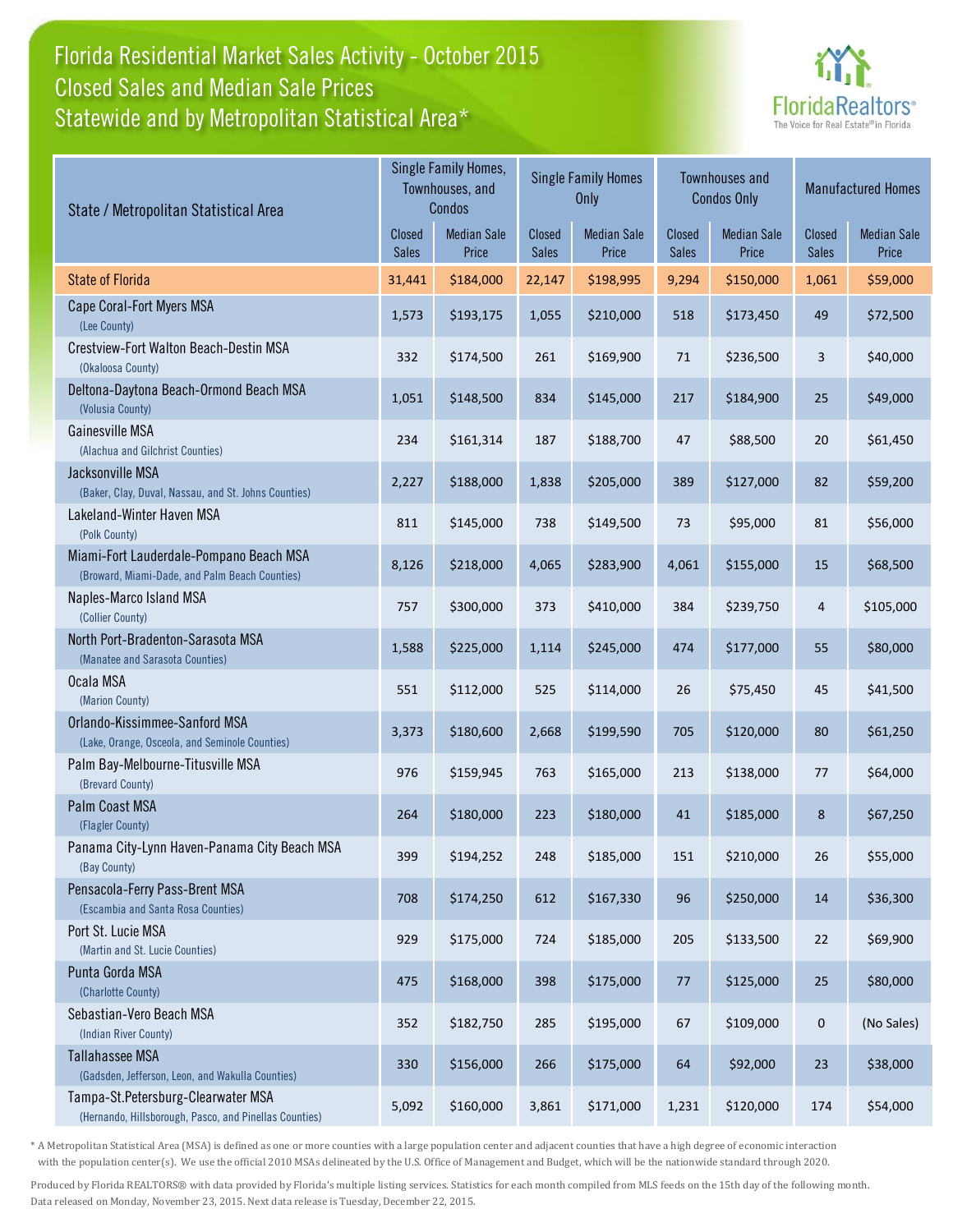# Florida Residential Market Sales Activity - October 2015 Listed by County Closed Sales and Median Sale Prices



| County                     |                         | Single Family Homes,<br><b>Townhouses, and Condos</b> |                        | <b>Single Family Homes Only</b> |                        | <b>Townhouses and Condos</b><br>Only | <b>Manufactured Homes</b> |                             |
|----------------------------|-------------------------|-------------------------------------------------------|------------------------|---------------------------------|------------------------|--------------------------------------|---------------------------|-----------------------------|
|                            | Closed<br><b>Sales</b>  | <b>Median Sale</b><br>Price                           | Closed<br><b>Sales</b> | <b>Median Sale</b><br>Price     | Closed<br><b>Sales</b> | <b>Median Sale</b><br>Price          | Closed<br><b>Sales</b>    | <b>Median Sale</b><br>Price |
| Alachua County             | 226                     | \$162,000                                             | 179                    | \$193,750                       | 47                     | \$88,500                             | 6                         | \$55,961                    |
| <b>Baker County</b>        | 20                      | \$147,500                                             | $20\,$                 | \$147,500                       | $\mathbf 0$            | (No Sales)                           | 5                         | \$70,000                    |
| <b>Bay County</b>          | 399                     | \$194,252                                             | 248                    | \$185,000                       | 151                    | \$210,000                            | 26                        | \$55,000                    |
| <b>Bradford County</b>     | 25                      | \$88,900                                              | 25                     | \$88,900                        | $\mathbf{0}$           | (No Sales)                           | $\mathbf{1}$              | \$135,000                   |
| <b>Brevard County</b>      | 976                     | \$159,945                                             | 763                    | \$165,000                       | 213                    | \$138,000                            | 77                        | \$64,000                    |
| <b>Broward County</b>      | 2,877                   | \$200,000                                             | 1,433                  | \$290,000                       | 1,444                  | \$129,900                            | 8                         | \$64,750                    |
| <b>Calhoun County</b>      | 5                       | \$33,750                                              | 5                      | \$33,750                        | 0                      | (No Sales)                           | 0                         | (No Sales)                  |
| <b>Charlotte County</b>    | 475                     | \$168,000                                             | 398                    | \$175,000                       | $77$                   | \$125,000                            | 25                        | \$80,000                    |
| <b>Citrus County</b>       | 265                     | \$122,000                                             | 240                    | \$131,950                       | 25                     | \$95,000                             | 45                        | \$47,750                    |
| <b>Clay County</b>         | 288                     | \$160,050                                             | 263                    | \$174,000                       | 25                     | \$118,500                            | 28                        | \$55,250                    |
| <b>Collier County</b>      | 757                     | \$300,000                                             | 373                    | \$410,000                       | 384                    | \$239,750                            | 4                         | \$105,000                   |
| <b>Columbia County</b>     | 50                      | \$120,000                                             | 50                     | \$120,000                       | $\mathbf 0$            | (No Sales)                           | 16                        | \$50,868                    |
| <b>DeSoto County</b>       | 24                      | \$77,450                                              | 20                     | \$61,000                        | 4                      | \$143,750                            | 2                         | \$33,500                    |
| <b>Dixie County</b>        | 5                       | \$57,000                                              | 5                      | \$57,000                        | $\mathbf{0}$           | (No Sales)                           | 7                         | \$75,075                    |
| <b>Duval County</b>        | 1,159                   | \$155,500                                             | 921                    | \$168,000                       | 238                    | \$113,468                            | 11                        | \$50,000                    |
| <b>Escambia County</b>     | 400                     | \$135,852                                             | 331                    | \$129,900                       | 69                     | \$228,000                            | 5                         | \$29,000                    |
| <b>Flagler County</b>      | 264                     | \$180,000                                             | 223                    | \$180,000                       | $41\,$                 | \$185,000                            | 8                         | \$67,250                    |
| <b>Franklin County</b>     | 27                      | \$195,000                                             | 23                     | \$235,000                       | 4                      | \$54,000                             | 6                         | \$52,450                    |
| <b>Gadsden County</b>      | 17                      | \$131,900                                             | 17                     | \$131,900                       | 0                      | (No Sales)                           | 3                         | \$40,131                    |
| <b>Gilchrist County</b>    | 8                       | \$160,000                                             | 8                      | \$160,000                       | $\boldsymbol{0}$       | (No Sales)                           | 14                        | \$63,500                    |
| <b>Glades County</b>       | $\overline{\mathbf{r}}$ | \$102,000                                             | 4                      | \$102,000                       | 0                      | (No Sales)                           | 4                         | \$56,300                    |
| <b>Gulf County</b>         | 22                      | \$217,500                                             | $21\,$                 | \$210,000                       | $\mathbf{1}$           | \$410,000                            | 7                         | \$77,500                    |
| <b>Hamilton County</b>     | 3                       | \$18,000                                              | 3                      | \$18,000                        | 0                      | (No Sales)                           | $\mathbf{1}$              | \$50,000                    |
| <b>Hardee County</b>       | 11                      | \$65,000                                              | 11                     | \$65,000                        | 0                      | (No Sales)                           | 4                         | \$66,250                    |
| <b>Hendry County</b>       | $15\,$                  | \$80,000                                              | 15                     | \$80,000                        | $\pmb{0}$              | (No Sales)                           | 9                         | \$57,500                    |
| <b>Hernando County</b>     | 379                     | \$127,000                                             | 356                    | \$128,500                       | 23                     | \$119,000                            | $44\,$                    | \$56,000                    |
| <b>Highlands County</b>    | 139                     | \$96,000                                              | 117                    | \$107,500                       | 22                     | \$57,500                             | 9                         | \$55,000                    |
| <b>Hillsborough County</b> | 1,946                   | \$175,000                                             | 1,521                  | \$190,000                       | 425                    | \$127,000                            | 32                        | \$67,500                    |
| <b>Holmes County</b>       | 11                      | \$78,000                                              | 11                     | \$78,000                        | 0                      | (No Sales)                           | 0                         | (No Sales)                  |
| <b>Indian River County</b> | 352                     | \$182,750                                             | 285                    | \$195,000                       | 67                     | \$109,000                            | 0                         | (No Sales)                  |
| Jackson County             | 17                      | \$60,100                                              | 17                     | \$60,100                        | 0                      | (No Sales)                           | $\overline{7}$            | \$39,900                    |
| Jefferson County           | $\bf 8$                 | \$67,842                                              | $\bf 8$                | \$67,842                        | $\boldsymbol{0}$       | (No Sales)                           | $\overline{a}$            | \$73,750                    |
| Lafayette County           | 3                       | \$81,500                                              | 3                      | \$81,500                        | 0                      | (No Sales)                           | 0                         | (No Sales)                  |
| <b>Lake County</b>         | 501                     | \$174,900                                             | 474                    | \$176,950                       | 27                     | \$134,900                            | 34                        | \$86,500                    |
| Lee County                 | 1,573                   | \$193,175                                             | 1,055                  | \$210,000                       | 518                    | \$173,450                            | 49                        | \$72,500                    |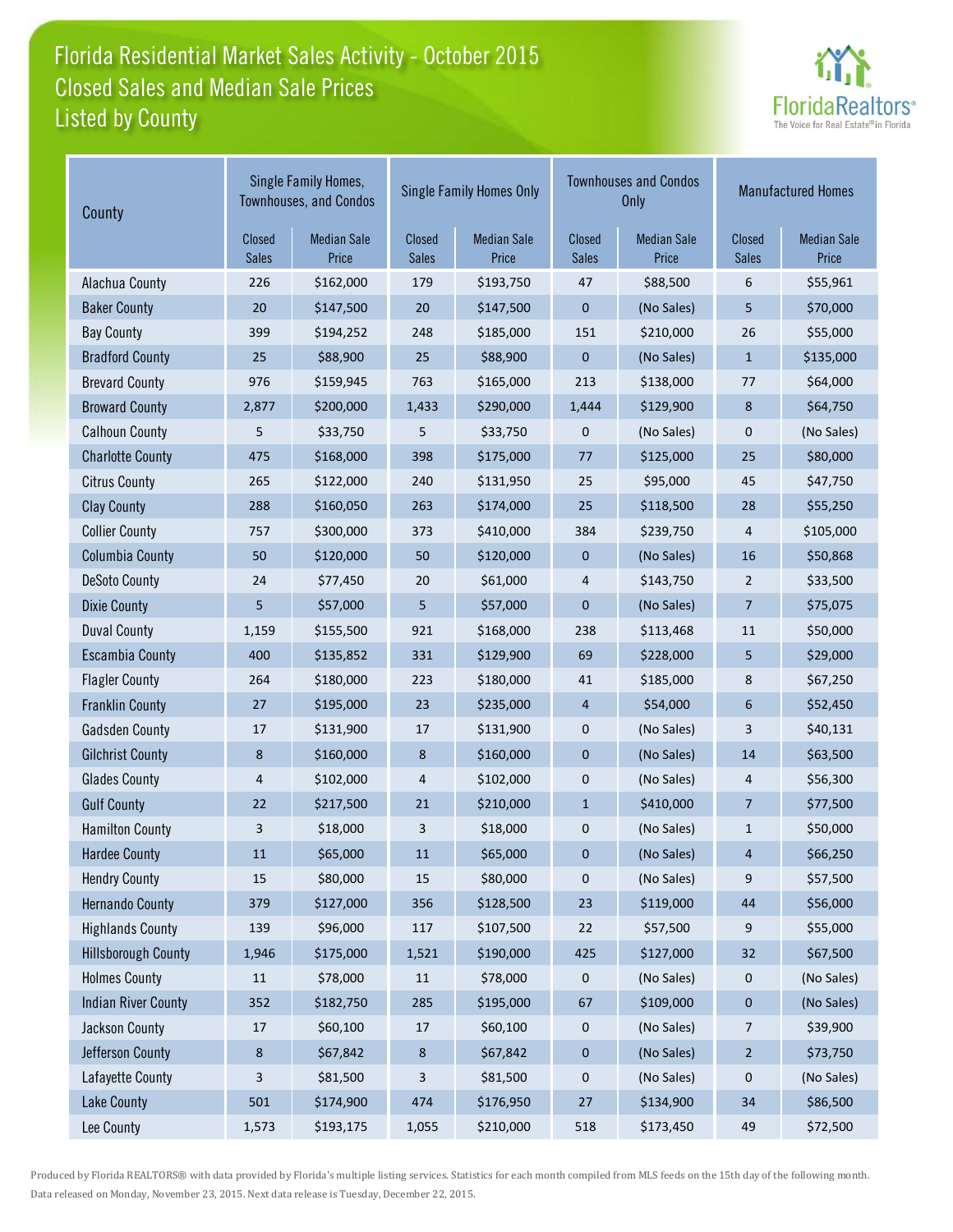## Florida Residential Market Sales Activity - October 2015 Listed by Zip Code (Grouped by County)\* Closed Sales and Median Sale Prices



| County          | Zip Code | Single Family Homes,<br><b>Townhouses, and Condos</b> |                             | <b>Single Family Homes Only</b> |                             |                        | <b>Townhouses and Condos</b><br><b>Only</b> | <b>Manufactured Homes</b> |                             |
|-----------------|----------|-------------------------------------------------------|-----------------------------|---------------------------------|-----------------------------|------------------------|---------------------------------------------|---------------------------|-----------------------------|
|                 |          | Closed<br><b>Sales</b>                                | <b>Median Sale</b><br>Price | Closed<br><b>Sales</b>          | <b>Median Sale</b><br>Price | Closed<br><b>Sales</b> | <b>Median Sale</b><br>Price                 | Closed<br><b>Sales</b>    | <b>Median Sale</b><br>Price |
| <b>Baker</b>    | 32087    | 2                                                     | \$235,500                   | $\overline{2}$                  | \$235,500                   | 0                      | (No Sales)                                  | $\overline{2}$            | \$98,250                    |
| <b>Baker</b>    | 32234    | 0                                                     | (No Sales)                  | $\pmb{0}$                       | (No Sales)                  | $\pmb{0}$              | (No Sales)                                  | $\mathbf 0$               | (No Sales)                  |
| Bay             | 32401    | 12                                                    | \$46,000                    | 12                              | \$46,000                    | $\mathbf 0$            | (No Sales)                                  | $\mathbf 0$               | (No Sales)                  |
| Bay             | 32402    | 0                                                     | (No Sales)                  | $\boldsymbol{0}$                | (No Sales)                  | $\pmb{0}$              | (No Sales)                                  | $\mathbf 0$               | (No Sales)                  |
| Bay             | 32403    | 0                                                     | (No Sales)                  | $\mathbf 0$                     | (No Sales)                  | $\mathbf{0}$           | (No Sales)                                  | $\mathbf 0$               | (No Sales)                  |
| Bay             | 32404    | 51                                                    | \$173,000                   | 51                              | \$173,000                   | $\pmb{0}$              | (No Sales)                                  | 7                         | \$55,500                    |
| Bay             | 32405    | 37                                                    | \$151,000                   | 37                              | \$151,000                   | $\pmb{0}$              | (No Sales)                                  | $\pmb{0}$                 | (No Sales)                  |
| Bay             | 32406    | 0                                                     | (No Sales)                  | $\mathbf 0$                     | (No Sales)                  | $\mathbf{0}$           | (No Sales)                                  | $\mathbf{0}$              | (No Sales)                  |
| Bay             | 32407    | 51                                                    | \$240,000                   | 27                              | \$189,900                   | 24                     | \$242,750                                   | $1\,$                     | \$35,000                    |
| Bay             | 32408    | 76                                                    | \$180,466                   | 23                              | \$202,000                   | 53                     | \$169,900                                   | 3                         | \$63,500                    |
| Bay             | 32409    | 8                                                     | \$190,000                   | 8                               | \$190,000                   | $\mathbf 0$            | (No Sales)                                  | 4                         | \$32,075                    |
| Bay             | 32410    | $\mathbf{1}$                                          | \$172,500                   | $\mathbf{1}$                    | \$172,500                   | $\mathbf 0$            | (No Sales)                                  | $\mathbf{0}$              | (No Sales)                  |
| Bay             | 32411    | 0                                                     | (No Sales)                  | 0                               | (No Sales)                  | $\pmb{0}$              | (No Sales)                                  | $\pmb{0}$                 | (No Sales)                  |
| Bay             | 32412    | $\mathbf{0}$                                          | (No Sales)                  | $\pmb{0}$                       | (No Sales)                  | $\mathbf{0}$           | (No Sales)                                  | $\mathbf{0}$              | (No Sales)                  |
| Bay             | 32413    | 114                                                   | \$229,950                   | 44                              | \$235,000                   | 70                     | \$222,500                                   | 4                         | \$63,750                    |
| Bay             | 32417    | $\mathbf 0$                                           | (No Sales)                  | $\boldsymbol{0}$                | (No Sales)                  | $\boldsymbol{0}$       | (No Sales)                                  | $\boldsymbol{0}$          | (No Sales)                  |
| Bay             | 32437    | 0                                                     | (No Sales)                  | 0                               | (No Sales)                  | $\boldsymbol{0}$       | (No Sales)                                  | 0                         | (No Sales)                  |
| Bay             | 32438    | 3                                                     | \$200,000                   | 3                               | \$200,000                   | $\mathbf{0}$           | (No Sales)                                  | 3                         | \$22,000                    |
| Bay             | 32444    | 38                                                    | \$182,700                   | 38                              | \$182,700                   | $\mathbf 0$            | (No Sales)                                  | $\mathbf 0$               | (No Sales)                  |
| Bay             | 32456    | 7                                                     | \$205,000                   | 3                               | \$205,000                   | $\overline{4}$         | \$231,000                                   | $\mathbf{0}$              | (No Sales)                  |
| Bay             | 32461    | 0                                                     | (No Sales)                  | 0                               | (No Sales)                  | $\pmb{0}$              | (No Sales)                                  | $\pmb{0}$                 | (No Sales)                  |
| Bay             | 32462    | $\pmb{0}$                                             | (No Sales)                  | $\pmb{0}$                       | (No Sales)                  | $\pmb{0}$              | (No Sales)                                  | $\mathbf{0}$              | (No Sales)                  |
| Bay             | 32466    | $\overline{2}$                                        | \$151,875                   | $\overline{2}$                  | \$151,875                   | $\mathbf 0$            | (No Sales)                                  | 4                         | \$45,960                    |
| <b>Bradford</b> | 32042    | $\mathbf 0$                                           | (No Sales)                  | $\mathbf 0$                     | (No Sales)                  | $\mathbf{0}$           | (No Sales)                                  | $\mathbf{0}$              | (No Sales)                  |
| <b>Bradford</b> | 32044    | 3                                                     | \$29,000                    | 3                               | \$29,000                    | $\boldsymbol{0}$       | (No Sales)                                  | $\mathbf 0$               | (No Sales)                  |
| <b>Bradford</b> | 32054    | 0                                                     | (No Sales)                  | 0                               | (No Sales)                  | $\boldsymbol{0}$       | (No Sales)                                  | $\boldsymbol{0}$          | (No Sales)                  |
| <b>Bradford</b> | 32058    | 0                                                     | (No Sales)                  | 0                               | (No Sales)                  | 0                      | (No Sales)                                  | 0                         | (No Sales)                  |
| <b>Bradford</b> | 32083    | 0                                                     | (No Sales)                  | 0                               | (No Sales)                  | $\boldsymbol{0}$       | (No Sales)                                  | $\bf{0}$                  | (No Sales)                  |
| <b>Bradford</b> | 32091    | 14                                                    | \$75,000                    | 14                              | \$75,000                    | $\boldsymbol{0}$       | (No Sales)                                  | $\mathbf{1}$              | \$135,000                   |
| <b>Bradford</b> | 32622    | $\mathbf{1}$                                          | \$155,000                   | $\mathbf{1}$                    | \$155,000                   | $\boldsymbol{0}$       | (No Sales)                                  | $\boldsymbol{0}$          | (No Sales)                  |
| <b>Bradford</b> | 32656    | 6                                                     | \$200,000                   | 6                               | \$200,000                   | $\boldsymbol{0}$       | (No Sales)                                  | 0                         | (No Sales)                  |
| <b>Bradford</b> | 32666    | $\mathbf{1}$                                          | \$26,500                    | $\mathbf{1}$                    | \$26,500                    | $\boldsymbol{0}$       | (No Sales)                                  | $\bf{0}$                  | (No Sales)                  |
| <b>Bradford</b> | 32694    | 0                                                     | (No Sales)                  | 0                               | (No Sales)                  | 0                      | (No Sales)                                  | 0                         | (No Sales)                  |
| <b>Brevard</b>  | 32754    | 14                                                    | \$138,500                   | 14                              | \$138,500                   | $\pmb{0}$              | (No Sales)                                  | 3                         | \$76,900                    |
| <b>Brevard</b>  | 32775    | 0                                                     | (No Sales)                  | 0                               | (No Sales)                  | $\boldsymbol{0}$       | (No Sales)                                  | 0                         | (No Sales)                  |
| <b>Brevard</b>  | 32780    | 50                                                    | \$110,000                   | 41                              | \$130,900                   | 9                      | \$43,000                                    | $\mathbf{1}$              | \$62,500                    |
| <b>Brevard</b>  | 32781    | 0                                                     | (No Sales)                  | 0                               | (No Sales)                  | $\boldsymbol{0}$       | (No Sales)                                  | 0                         | (No Sales)                  |
| <b>Brevard</b>  | 32783    | 0                                                     | (No Sales)                  | $\pmb{0}$                       | (No Sales)                  | $\pmb{0}$              | (No Sales)                                  | $\pmb{0}$                 | (No Sales)                  |

\* Statistics for each listed zip code are presented only for the portion of the zip code located inside the county specified.

As a result, some zip codes will appear in this list more than once if they cover areas in more than one county.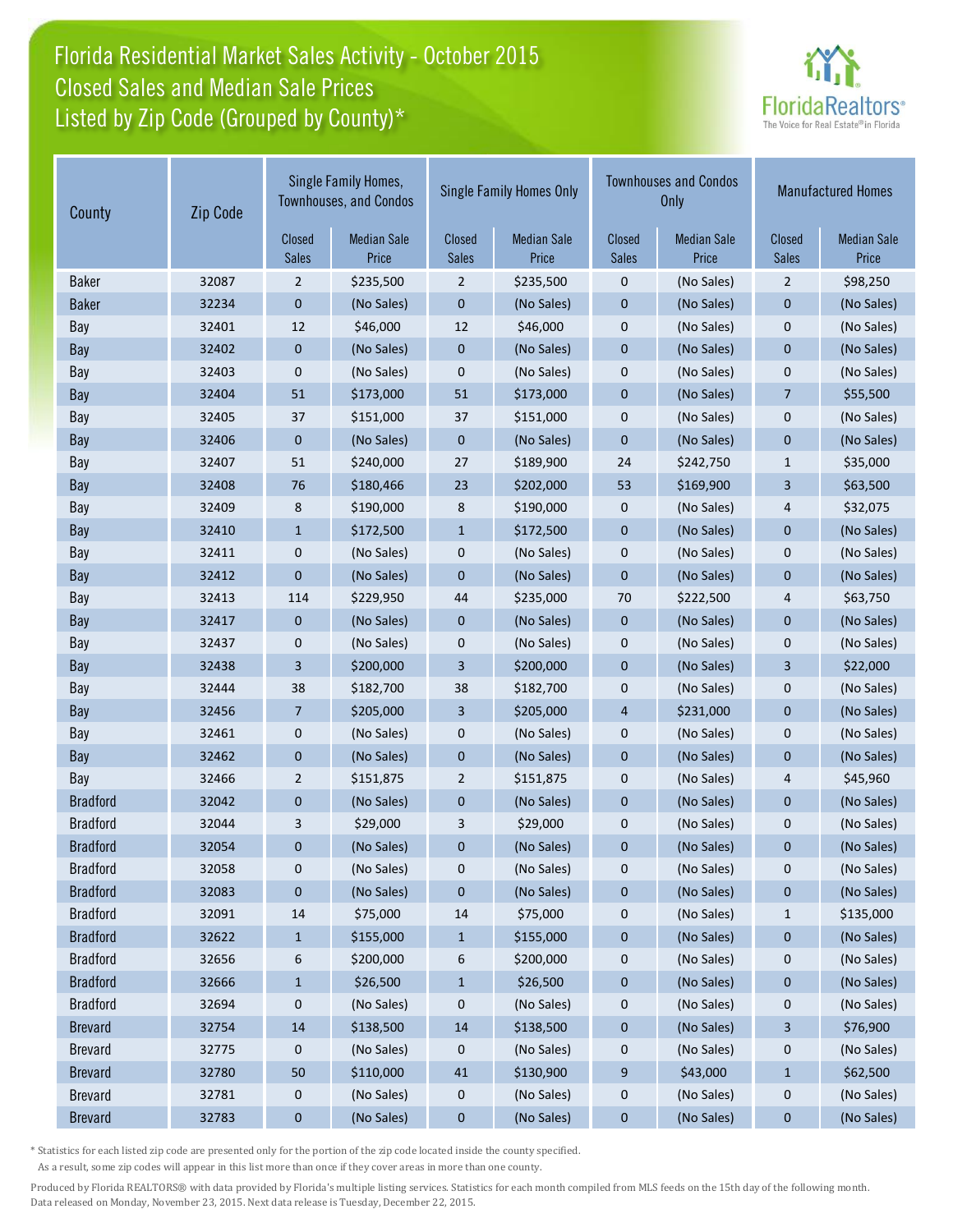## Florida Residential Market Sales Activity - October 2015 Listed by Zip Code (Grouped by County)\* Closed Sales and Median Sale Prices



| County         | Zip Code | Single Family Homes,<br><b>Townhouses, and Condos</b> |                             | <b>Single Family Homes Only</b> |                             |                        | <b>Townhouses and Condos</b><br><b>Only</b> | <b>Manufactured Homes</b> |                             |
|----------------|----------|-------------------------------------------------------|-----------------------------|---------------------------------|-----------------------------|------------------------|---------------------------------------------|---------------------------|-----------------------------|
|                |          | Closed<br>Sales                                       | <b>Median Sale</b><br>Price | Closed<br><b>Sales</b>          | <b>Median Sale</b><br>Price | Closed<br><b>Sales</b> | <b>Median Sale</b><br>Price                 | Closed<br><b>Sales</b>    | <b>Median Sale</b><br>Price |
| <b>Brevard</b> | 32796    | 26                                                    | \$110,000                   | 20                              | \$124,950                   | 6                      | \$63,200                                    | $\mathbf{1}$              | \$42,099                    |
| <b>Brevard</b> | 32815    | $\mathbf 0$                                           | (No Sales)                  | $\pmb{0}$                       | (No Sales)                  | $\pmb{0}$              | (No Sales)                                  | $\mathbf 0$               | (No Sales)                  |
| <b>Brevard</b> | 32899    | 0                                                     | (No Sales)                  | 0                               | (No Sales)                  | $\pmb{0}$              | (No Sales)                                  | $\mathbf 0$               | (No Sales)                  |
| <b>Brevard</b> | 32901    | 27                                                    | \$125,000                   | 19                              | \$126,000                   | $\bf 8$                | \$117,000                                   | $\mathbf{1}$              | \$40,000                    |
| <b>Brevard</b> | 32902    | $\mathbf 0$                                           | (No Sales)                  | 0                               | (No Sales)                  | $\mathbf 0$            | (No Sales)                                  | $\mathbf 0$               | (No Sales)                  |
| <b>Brevard</b> | 32903    | 23                                                    | \$317,500                   | 13                              | \$341,500                   | 10                     | \$267,000                                   | $\mathbf 0$               | (No Sales)                  |
| <b>Brevard</b> | 32904    | 52                                                    | \$183,250                   | 47                              | \$190,000                   | 5                      | \$135,000                                   | 5                         | \$53,500                    |
| <b>Brevard</b> | 32905    | 46                                                    | \$90,000                    | 34                              | \$114,500                   | 12                     | \$65,000                                    | 5                         | \$38,000                    |
| <b>Brevard</b> | 32906    | $\mathbf 0$                                           | (No Sales)                  | 0                               | (No Sales)                  | $\pmb{0}$              | (No Sales)                                  | $\mathbf 0$               | (No Sales)                  |
| <b>Brevard</b> | 32907    | 78                                                    | \$125,000                   | 78                              | \$125,000                   | $\mathbf 0$            | (No Sales)                                  | 3                         | \$44,500                    |
| <b>Brevard</b> | 32908    | 16                                                    | \$138,250                   | 16                              | \$138,250                   | $\mathbf 0$            | (No Sales)                                  | $\mathbf 0$               | (No Sales)                  |
| <b>Brevard</b> | 32909    | 46                                                    | \$128,500                   | 46                              | \$128,500                   | $\mathbf 0$            | (No Sales)                                  | $\mathbf 0$               | (No Sales)                  |
| <b>Brevard</b> | 32910    | 0                                                     | (No Sales)                  | 0                               | (No Sales)                  | $\mathbf 0$            | (No Sales)                                  | $\mathbf 0$               | (No Sales)                  |
| <b>Brevard</b> | 32911    | $\pmb{0}$                                             | (No Sales)                  | $\pmb{0}$                       | (No Sales)                  | $\mathbf{0}$           | (No Sales)                                  | $\mathbf{0}$              | (No Sales)                  |
| <b>Brevard</b> | 32912    | 0                                                     | (No Sales)                  | 0                               | (No Sales)                  | $\pmb{0}$              | (No Sales)                                  | $\mathbf 0$               | (No Sales)                  |
| <b>Brevard</b> | 32919    | $\mathbf{0}$                                          | (No Sales)                  | $\pmb{0}$                       | (No Sales)                  | $\pmb{0}$              | (No Sales)                                  | $\pmb{0}$                 | (No Sales)                  |
| <b>Brevard</b> | 32920    | 22                                                    | \$159,950                   | $\mathbf{1}$                    | \$185,000                   | 21                     | \$156,000                                   | $\mathbf 0$               | (No Sales)                  |
| <b>Brevard</b> | 32922    | 16                                                    | \$40,000                    | 13                              | \$40,250                    | 3                      | \$31,649                                    | $\mathbf 0$               | (No Sales)                  |
| <b>Brevard</b> | 32923    | $\boldsymbol{0}$                                      | (No Sales)                  | 0                               | (No Sales)                  | $\mathbf 0$            | (No Sales)                                  | $\mathbf 0$               | (No Sales)                  |
| <b>Brevard</b> | 32924    | $\boldsymbol{0}$                                      | (No Sales)                  | $\pmb{0}$                       | (No Sales)                  | $\mathbf{0}$           | (No Sales)                                  | $\mathbf{0}$              | (No Sales)                  |
| <b>Brevard</b> | 32925    | 0                                                     | (No Sales)                  | 0                               | (No Sales)                  | $\pmb{0}$              | (No Sales)                                  | $\pmb{0}$                 | (No Sales)                  |
| <b>Brevard</b> | 32926    | 24                                                    | \$133,917                   | 21                              | \$140,000                   | $\mathbf{3}$           | \$74,000                                    | 9                         | \$50,000                    |
| <b>Brevard</b> | 32927    | 53                                                    | \$130,000                   | 50                              | \$130,500                   | 3                      | \$100,000                                   | $\overline{2}$            | \$19,255                    |
| <b>Brevard</b> | 32931    | 44                                                    | \$185,250                   | 11                              | \$358,000                   | 33                     | \$165,000                                   | $\mathbf{0}$              | (No Sales)                  |
| <b>Brevard</b> | 32932    | 0                                                     | (No Sales)                  | 0                               | (No Sales)                  | $\mathbf 0$            | (No Sales)                                  | $\mathbf 0$               | (No Sales)                  |
| <b>Brevard</b> | 32934    | 21                                                    | \$253,000                   | 19                              | \$285,000                   | $\overline{2}$         | \$116,250                                   | $\mathbf{0}$              | (No Sales)                  |
| <b>Brevard</b> | 32935    | 65                                                    | \$124,900                   | 47                              | \$127,000                   | 18                     | \$62,500                                    | $\pmb{0}$                 | (No Sales)                  |
| <b>Brevard</b> | 32936    | $\boldsymbol{0}$                                      | (No Sales)                  | 0                               | (No Sales)                  | $\mathbf{0}$           | (No Sales)                                  | $\bf{0}$                  | (No Sales)                  |
| <b>Brevard</b> | 32937    | 69                                                    | \$255,000                   | 29                              | \$265,000                   | 40                     | \$233,500                                   | 0                         | (No Sales)                  |
| <b>Brevard</b> | 32940    | 82                                                    | \$249,500                   | 67                              | \$265,900                   | 15                     | \$153,750                                   | $\boldsymbol{0}$          | (No Sales)                  |
| <b>Brevard</b> | 32941    | 0                                                     | (No Sales)                  | 0                               | (No Sales)                  | 0                      | (No Sales)                                  | $\boldsymbol{0}$          | (No Sales)                  |
| <b>Brevard</b> | 32949    | 5                                                     | \$407,000                   | 5                               | \$407,000                   | $\boldsymbol{0}$       | (No Sales)                                  | $\bf{0}$                  | (No Sales)                  |
| <b>Brevard</b> | 32950    | $\overline{c}$                                        | \$219,950                   | $\overline{c}$                  | \$219,950                   | 0                      | (No Sales)                                  | $\boldsymbol{0}$          | (No Sales)                  |
| <b>Brevard</b> | 32951    | 27                                                    | \$389,000                   | 21                              | \$435,000                   | $\boldsymbol{6}$       | \$196,750                                   | $\pmb{0}$                 | (No Sales)                  |
| <b>Brevard</b> | 32952    | 45                                                    | \$274,000                   | 44                              | \$274,500                   | $\mathbf{1}$           | \$165,000                                   | $\boldsymbol{0}$          | (No Sales)                  |
| <b>Brevard</b> | 32953    | 43                                                    | \$227,500                   | 37                              | \$232,000                   | $\boldsymbol{6}$       | \$64,950                                    | $\pmb{0}$                 | (No Sales)                  |
| <b>Brevard</b> | 32954    | 0                                                     | (No Sales)                  | 0                               | (No Sales)                  | 0                      | (No Sales)                                  | $\boldsymbol{0}$          | (No Sales)                  |
| <b>Brevard</b> | 32955    | 67                                                    | \$186,500                   | 56                              | \$202,000                   | 11                     | \$120,500                                   | $\mathbf{1}$              | \$50,000                    |

\* Statistics for each listed zip code are presented only for the portion of the zip code located inside the county specified.

As a result, some zip codes will appear in this list more than once if they cover areas in more than one county.